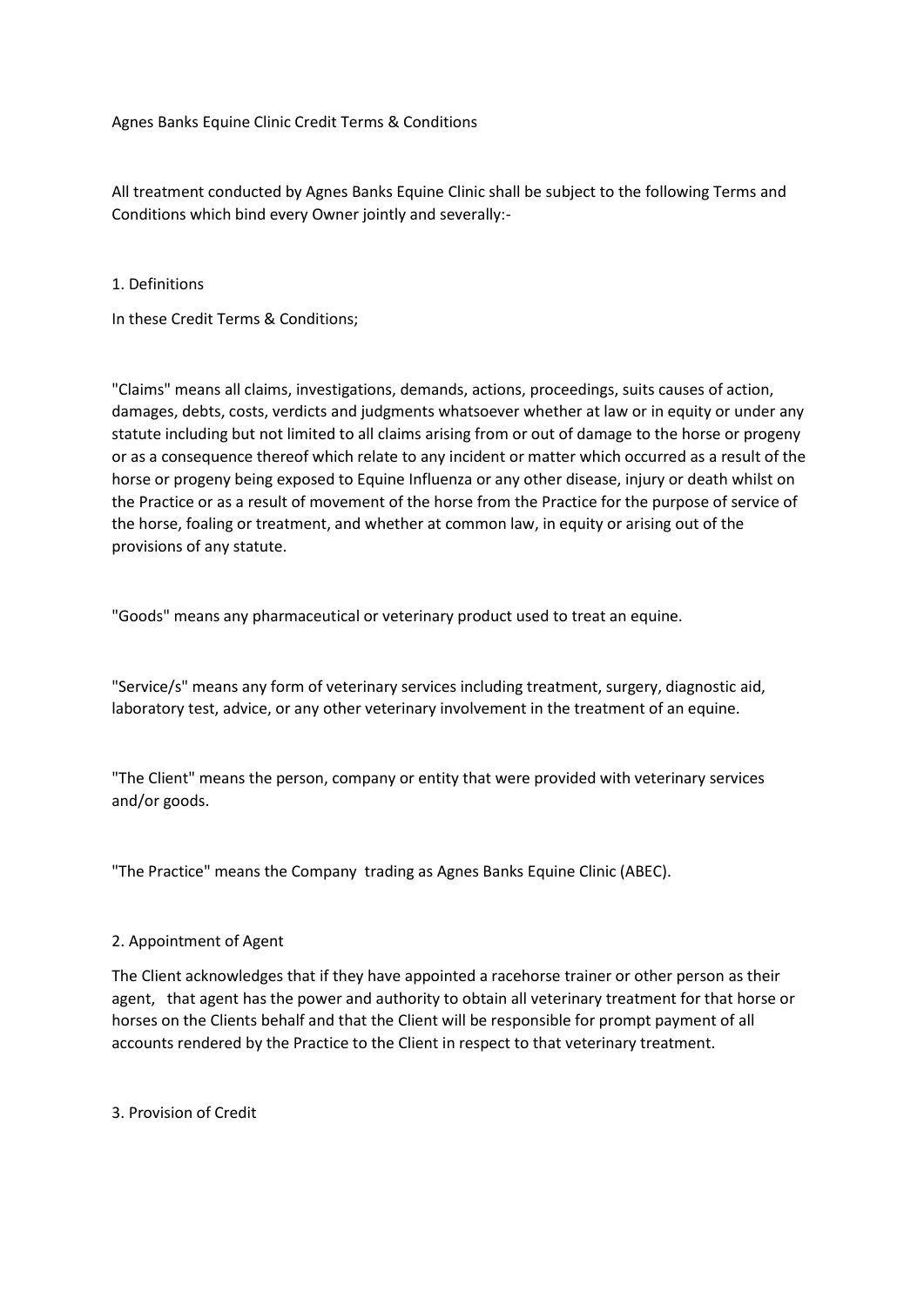In the event that The Client does not complete a formal application for credit, or payment at the time of service provision is not effected The Practice provides credit on these terms and conditions only.

### 4a. Monthly Statements

- i) The Practice will provide a detailed invoice/statement for the provision of service/s and the supply of goods as near as possible to month end.
- ii) The Practice may provide invoices from time to time to enable the client to pay at the time of discharge or within two weeks of discharge.

#### 5. GST

All services are charged inclusive of GST.

#### 6. Payment Terms

Standard trading terms are strictly 30 days net from the end of month invoice/statement date.

### 7. Late Payment Sanctions

i) The Practice is entitled to charge an account keeping charge of 2.5% per month on any clients' account where there is an overdue portion.

ii) If a clients' account is not settled in full The Practice has the right to send the account out for collection and or take legal action to recover all outstanding amounts. All costs including debt collection, commissions, solicitor fees, court fees and any out of pocket expenses will be the liability of the client. Credit will be no longer available.

iii) Any account that is sent for external collection will attract all and any associated costs incurred from this action.

#### 8. Hold Blameless Acknowledgement – Release and Indemnity

The Client acknowledges that the provision of veterinary service/s to the animal comes with a significant degree of risk and that the Client is advised to insure against such losses.

The Client acknowledges and agrees that the Practice and its facilities meet the industry standards and that the Practice will be held blameless in respect to any injury, infection, disease or death of any horse in its care.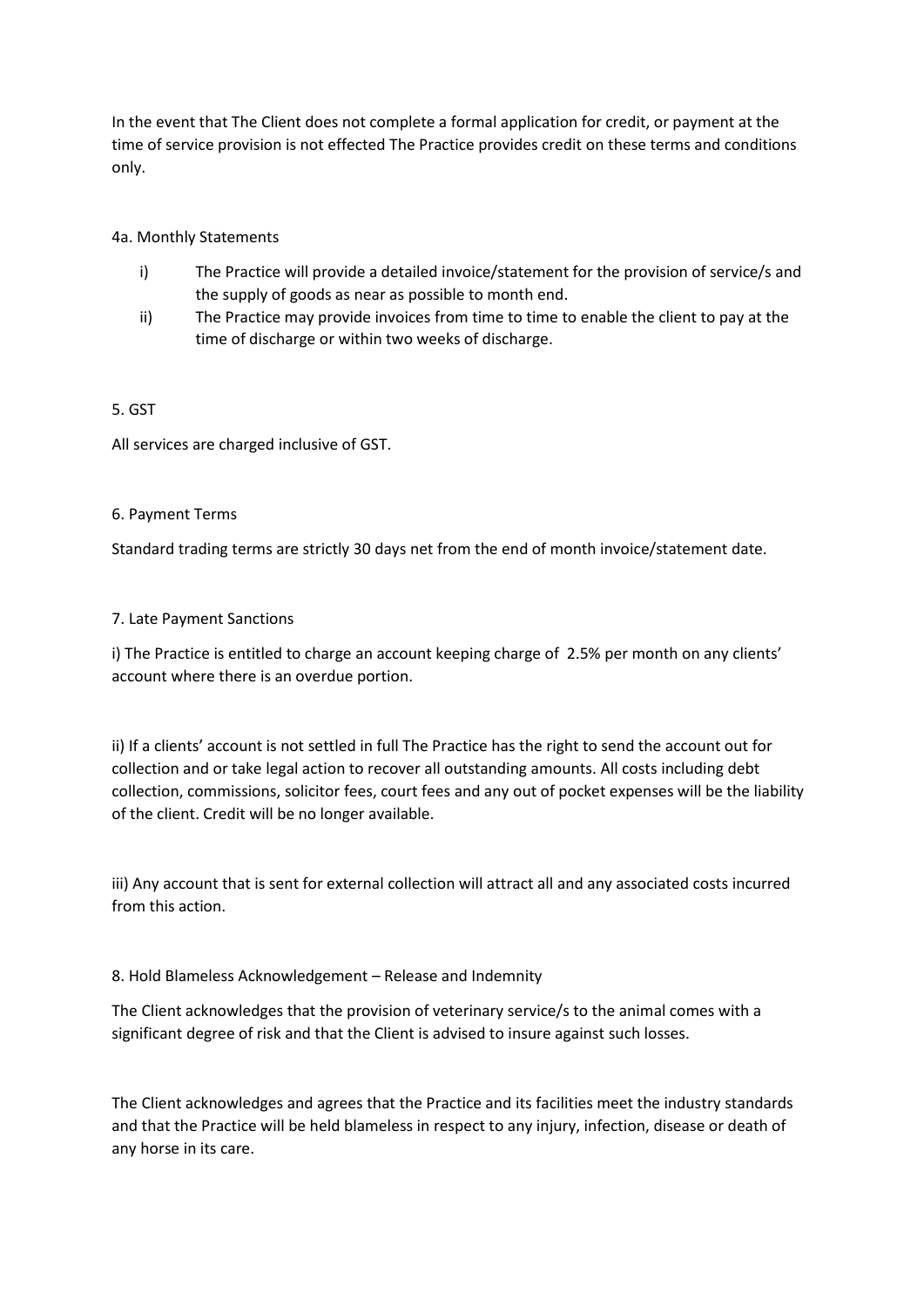The Client releases the Practice its owners, partners, employees and agents of it from any claims and agrees to indemnify and keep indemnified the Practice against any liability or loss arising from, and any costs, charges, expenses and liabilities incurred in relation to any Claims relating to the horse or progeny and in each case, including but not limited to, Solicitor client, legal costs and expenses on a full indemnity basis.

Further the Practice shall not be liable for any loss, damage or claims of whatsoever nature or howsoever arising from injury, sickness, disease or death caused to or sustained by the horse or progeny whilst under the care or control of the Practice or its employees and agents.

The Practice shall not be liable to the owner (in the case of more than one, to any of them) for any claims, loss, damage, costs or expense and arising out of any injury, damage or death which may arise or be caused and notwithstanding the same as attributable to or is in part attributable to recklessness, negligence, forbearance or neglect by the Practice or any servant or agent of the Practice or any other person in whose care or control the Practice may place the horse or progeny.

### 9. Lien & Power of Attorney

The owner grants the Practice a security interest in the horse and progeny, all insurance policies relating to the horse and progeny. The owner appoints the Practice as its attorney to execute and file any and all financing statements and agricultural liens and irrevocable authorities to pay in any jurisdiction the Practice or to any entity believed to be appropriate to secure any obligation of the owner. In the event that the charges are not timely paid, the Practice may, without notice to the owner, take possession of the horse and progeny and either retain the horse or progeny in lieu of the obligation, or re-sell the horse or progeny privately or publicly in a manner in its sole discretion it believes to be advisable, in which event the Practice shall credit the proceeds of the sale, after expenses of sale and maintaining the horse or progeny, to the Owner. This right is in addition to all other rights to which the owner is entitled under law.

#### 10. Retention

Retention without limiting the Practice rights in respect of a lien or power of attorney the Practice shall be entitled to retain possession of the horse and progeny until all monies collection costs and Solicitor client costs (including outstanding fees) due and owing have been received from the Owner.

#### 11. Law

The Law of New South Wales governs this agreement and the parties submit to the jurisdiction of the clause of that state.

12. Ownership, Syndicates, Client Address & Contact Details